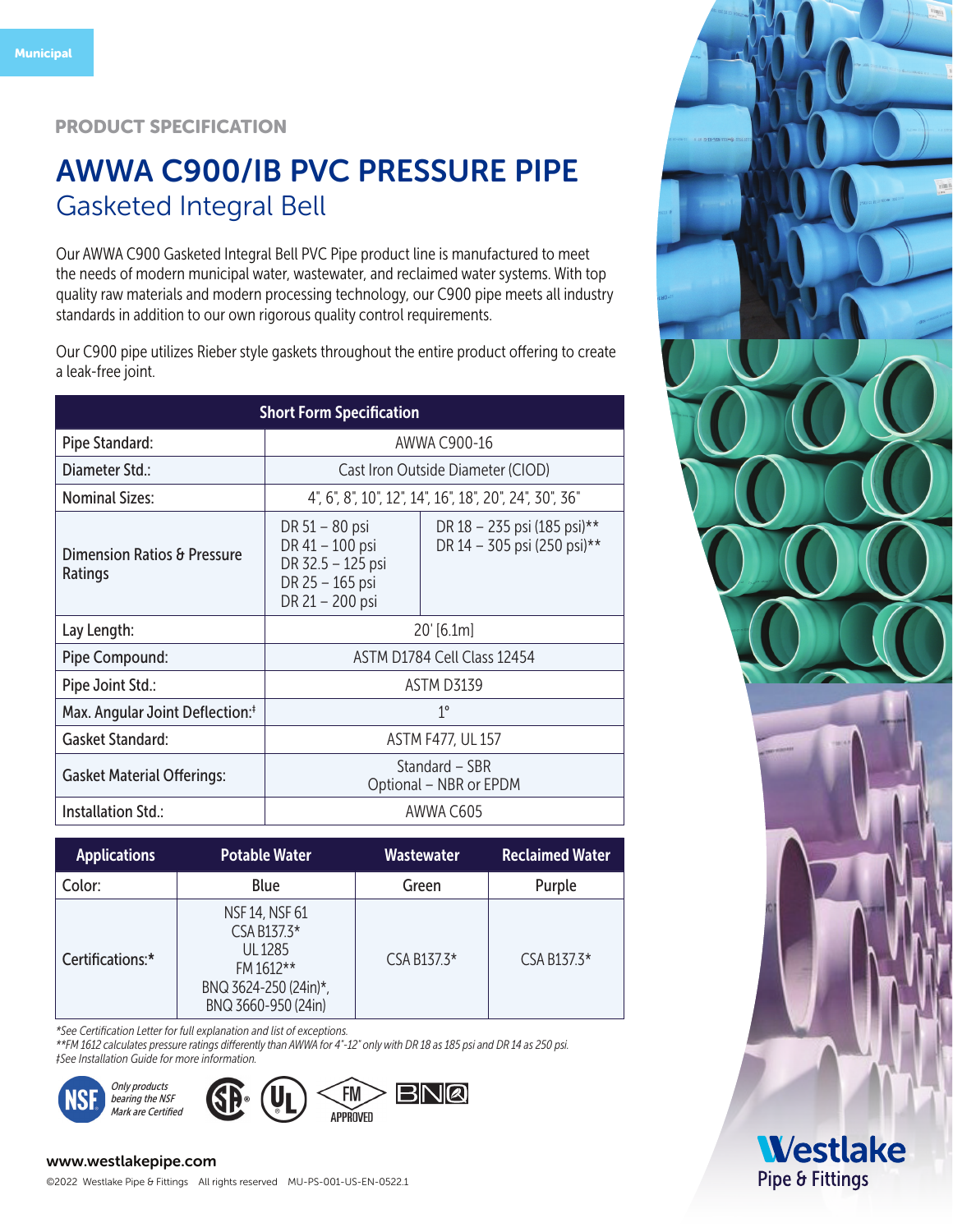### PRODUCT SPECIFICATION

## AWWA C900/IB PVC PRESSURE PIPE Gasketed Integral Bell





| <b>C900/IB PIPE DIMENSIONS &amp; PERFORMANCE</b> |                                    |                                    |                                                            |                                                                               |                                                                                  |                                         |                          |                                           |                                                  |
|--------------------------------------------------|------------------------------------|------------------------------------|------------------------------------------------------------|-------------------------------------------------------------------------------|----------------------------------------------------------------------------------|-----------------------------------------|--------------------------|-------------------------------------------|--------------------------------------------------|
| Nom.<br><b>Size</b>                              | Outside<br><b>Diameter</b><br>(OD) | <b>DR</b>                          | <b>Pressure Class</b><br>psi [kPa]                         | <b>Min. Wall Thickness</b><br>(T)                                             | <b>Internal Diameter</b><br>(ID)                                                 | Approx. Bell<br><b>Diameter</b><br>(BD) | <b>Bell Depth</b><br>(C) | 1 <sup>st</sup><br>Insertion<br>Mark (L1) | 2 <sup>nd</sup><br><b>Insertion Mark</b><br>(L2) |
| 4"<br>[100mm]                                    | 4.800<br>[121.9]                   | 25<br>18<br>14                     | 165 [1150]<br>235 [1620]<br>305 [2130]                     | 0.192 [4.88]<br>0.267[6.78]<br>0.343[8.70]                                    | 4.416 [112.1]<br>4.266 [108.3]<br>4.114 [104.5]                                  | 6.250<br>[158.8]                        | 5.000<br>[127]           | 3.375<br>[85.7]                           | 4.375<br>[111.1]                                 |
| 6"<br>[150mm]                                    | 6.900<br>[175.3]                   | 25<br>18<br>14                     | 165 [1150]<br>235 [1620]<br>305 [2130]                     | $0.276$ [7.00]<br>$0.383$ [9.72]<br>$0.493$ [12.50]                           | 6.348 [161.3]<br>6.134 [155.9]<br>5.914 [150.3]                                  | 8.625<br>[219.1]                        | 5.750<br>[146.1]         | 4.625<br>[117.5]                          | 5.625<br>[135.3]                                 |
| 8"<br>[200mm]                                    | 9.050<br>[229.9]                   | 25<br>18<br>14                     | 165 [1150]<br>235 [1620]<br>305 [2130]                     | $0.362$ [9.20]<br>$0.503$ [12.80]<br>$0.646$ [16.40]                          | 8.326 [211.5]<br>8.044 [204.3]<br>7.758 [197.1]                                  | 11.500<br>[292.1]                       | 7.000<br>[177.8]         | 5.625<br>[135.3]                          | 6.625<br>[168.3]                                 |
| 10"<br>[250mm]                                   | 11.100<br>[281.9]                  | 25<br>18<br>14                     | 165 [1150]<br>235 [1620]<br>305 [2130]                     | $0.444$ [11.30]<br>$0.617$ [15.70]<br>$0.793$ [20.10]                         | 10.212 [259.3]<br>9.866 [250.3]<br>9.514 [241.7]                                 | 14.000<br>[355.6]                       | 7.250<br>[184.2]         | 6.125<br>[155.6]                          | 7.125<br>[181.0]                                 |
| 12"<br>[300mm]                                   | 13.200<br>[335.3]                  | 25<br>18<br>14                     | 165 [1150]<br>235 [1620]<br>305 [2130]                     | $0.528$ [13.40]<br>$0.733$ [18.60]<br>0.943 [23.90]                           | 12.144 [308.5]<br>11.734 [298.1]<br>11.314 [287.5]                               | 16.563<br>[420.7]                       | 8.000<br>[203.2]         | 6.875<br>[174.6]                          | 7.875<br>[200]                                   |
| 14"<br>[350mm]                                   | 15.300<br>[388.6]                  | 32.5<br>25<br>21<br>18<br>14       | 125 [860]<br>165 [1150]<br>200<br>235 [1620]<br>305        | $0.471$ [12.0]<br>$0.612$ [15.6]<br>0.729<br>$0.850$ [21.6]<br>1.093          | 14.358 [364.7]<br>14.076 [357.5]<br>13.842<br>13.600 [345.4]<br>13.114           | 19.063<br>[484.2]                       | 9.000<br>[228.6]         | 7.500<br>[190.5]                          | 8.500<br>[215.9]                                 |
| 16"<br>[400mm]                                   | 17.400<br>[442.0]                  | 41<br>32.5<br>25<br>21<br>18<br>14 | 100<br>125 [860]<br>165 [1150]<br>200<br>235 [1620]<br>305 | 0.424<br>$0.535$ [13.6]<br>$0.696$ [17.7]<br>0.829<br>$0.967$ [24.6]<br>1.243 | 16.552<br>16.330 [414.8]<br>16.008 [406.6]<br>15.742<br>15.466 [392.8]<br>14.914 | 21.750<br>[552.5]                       | 10.000<br>[254.0]        | 8.500<br>[215.9]                          | 9.500<br>[241.3]                                 |